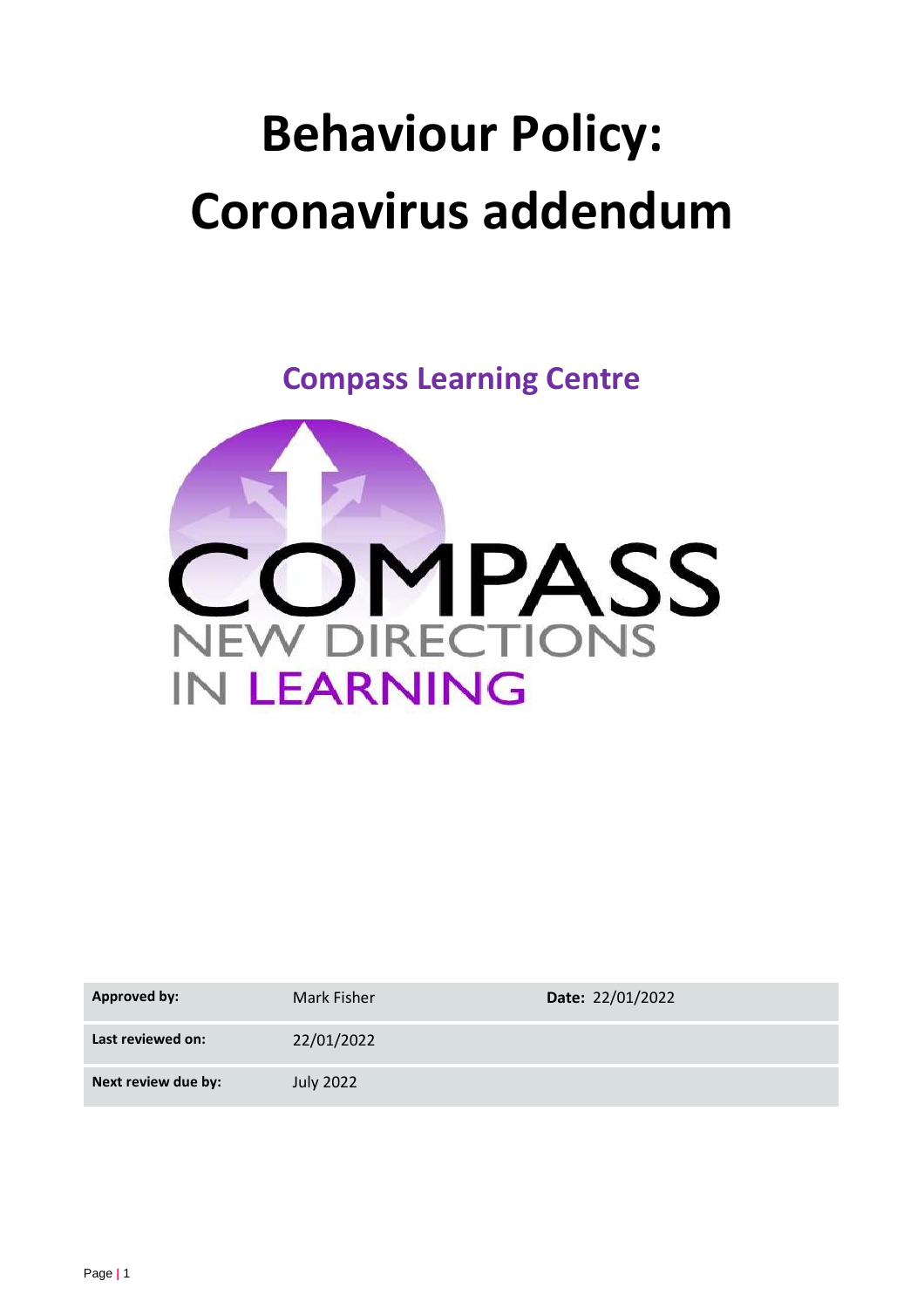# **Contents**

## <span id="page-1-0"></span>**1. Scope**

This addendum applies until further notice.

Unless covered in this addendum, our normal behaviour policy continues to apply.

We may need to amend or add to this addendum as circumstances or official guidance changes. We will communicate any changes to staff, parents and pupils.

#### **Overview and explanation**: **In addition to the current Compass Behaviour Policy**

Due to the additional and significant risks present during the COVID-19 pandemic, we will be carrying out individual risk assessments and associated measures for any students who deliberately put others at risk (e.g. coughing or spitting at others) or who will not (as opposed to cannot) comply with social distancing.  These measures will be proportionate to the behaviours presented, including adjusting the offer available to these students to access online learning at home or exclusion in the most extreme of cases.

Extraordinary expectations of students

- Remain at least 2m from any other member of the school community wherever possible
- Wash hands regularly for at least 20 seconds and use hand sanitiser as requested
- Work at their assigned workstation with their assigned equipment

Team-Teach Positive Handling will still underpin all behaviour management and staff will continue to use all available strategies to minimise risk and de-escalate any situation, however, staff will be advised that owing to the risk involved during the COVID-19 pandemic physical intervention should be avoided in all but the most extreme cases. Where a student presents behaviour which is likely to require Team-Teach physical intervention in order to make them and/or others in the situation safe, the student will be risk assessed and their offer of education on site reviewed.

## <span id="page-1-1"></span>**2. Expectations for pupils in school**

#### **2.1 New rules**

When pupils are in school, we expect them to follow all of the rules set out below to keep themselves and the rest of the school community safe.

Staff will be familiar with these rules and make sure they are followed consistently.

Parents should also read the rules and ensure that their children follow the new procedures that have been put in place. Parents should contact Alison Glazier, Head teacher, if they think their child might not be able to comply with some or all of the rules, so we can consider alternative arrangements with them.

Below are a list of new directions to be followed at all times, failure to do so may require the young person being collected to work from home.

5 You must wash your hands upon entry into school and then regularly throughout the day. Your lead teacher will have handwash and gels to use throughout the day. -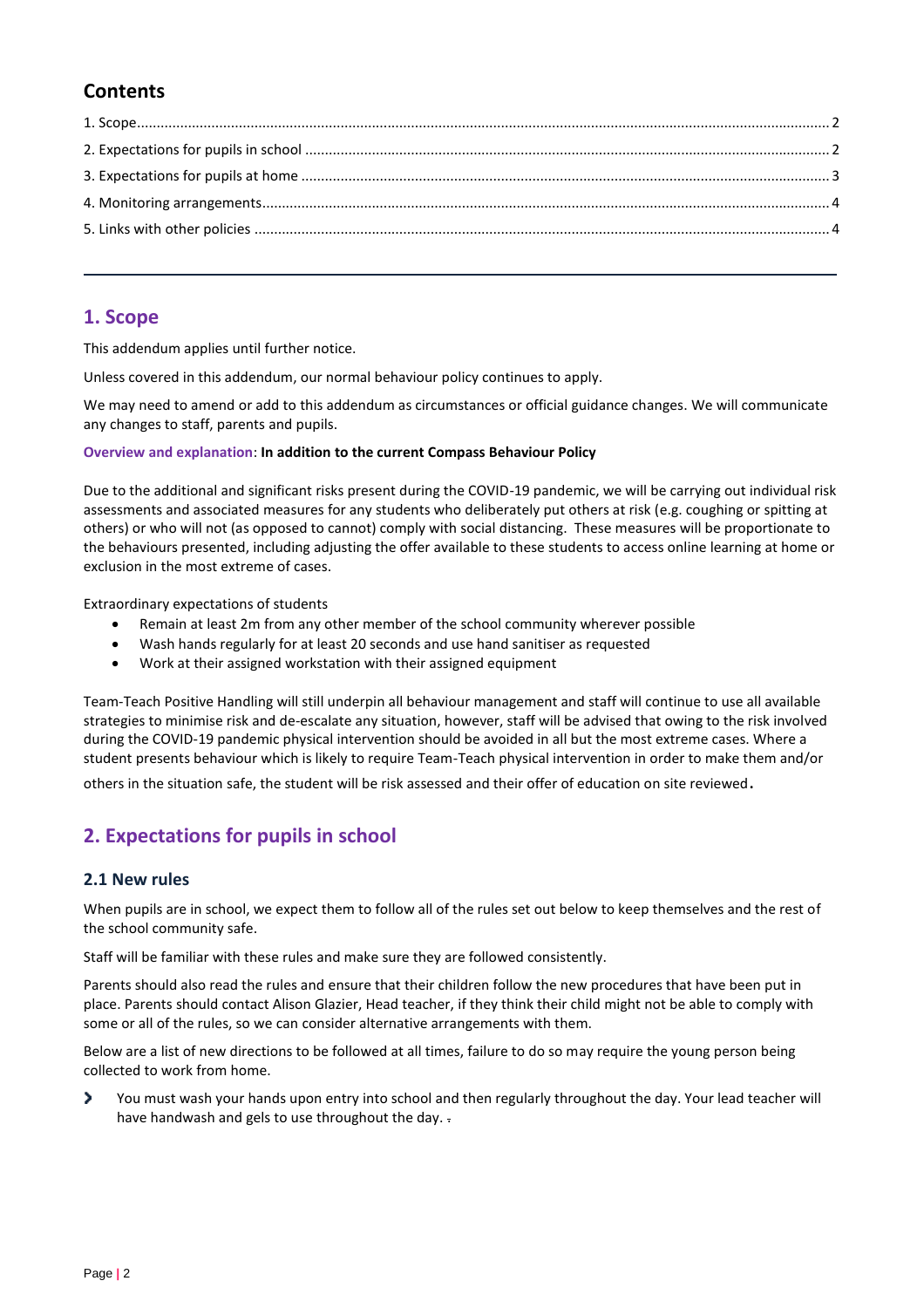- > Any sneezing or coughing needs to happen into a tissue and disposed of immediately ('catch it, bin it, kill it') and then wash your hands. You need to avoid touching your mouth, nose and eyes with your hands. If you do, please wash your hands again.
- э If you feel unwell - let the staff know who are with you at the time. They will inform the SLT on duty that day and in turn the procedures required will be put in place.
- 5 You must bring your own packed lunch and drink that no one else is to touch during the day. All lunches and valuables will be collected into a plastic box and stored in your working area.
- э Your staff will direct you at break and lunch time on where to go, this will be weather dependant. Ideally you will be allocated a space outside. If the weather does not allow this, you will be staying in your teaching area.
- ٠ Do not cough or spit at or towards any other person - any risk posed like this will result in removal from school and alternative arrangements will be put in place.

#### **2.2 Rewards and sanctions for following rules**

To help encourage pupils to follow the above rules, we will:

Maintain the Behaviour for Learning system used in school and record the colour status.

However, if pupils fail to follow these rules, we will:

It is likely that a risk assessment will be carried out and possible alternative education arrangements will be put in place.

#### **2.3 Changed rules**

As long as this addendum applies, we will alter the following school rules.

Expectations for uniform - Compass does have an optional uniform that can be purchased from DEP on Lynch э Lane, Weymouth. For those arriving in school in uniform or own clothes, you must wash your clothes each day and not wear the same clothes to school until they have been washed and dried.

### <span id="page-2-0"></span>**3. Expectations for pupils at home**

#### **3.1 Remote learning rules**

If pupils are not in school, we expect them to follow all of the rules set out below.

Parents should also read the rules and ensure their children follow them. Parents should contact Alison Glazier, Head teacher if they think their child might not be able to comply with some or all of the rules, so we can consider alternative arrangements with them.

- Be contactable during normal school times
- Complete work to the deadline set by teachers
- Seek help if they need it, from teachers or teaching assistants by phoning or emailing the school. You could also share this information with the engagement workers who calls you during the week.
- Alert teachers if they're not able to complete work
- Use proper online conduct, such as using appropriate language in messages

#### **3.2 Dealing with problems**

If there are any problems with pupils adhering to rules around remote learning, including if they don't engage with the remote learning set for them, we will:

Contact parents in the first instance to seek support in managing the issue and looking to resolve any potential problems. If the lack of engagement and communication continues, the local CME officer will be contacted for support.